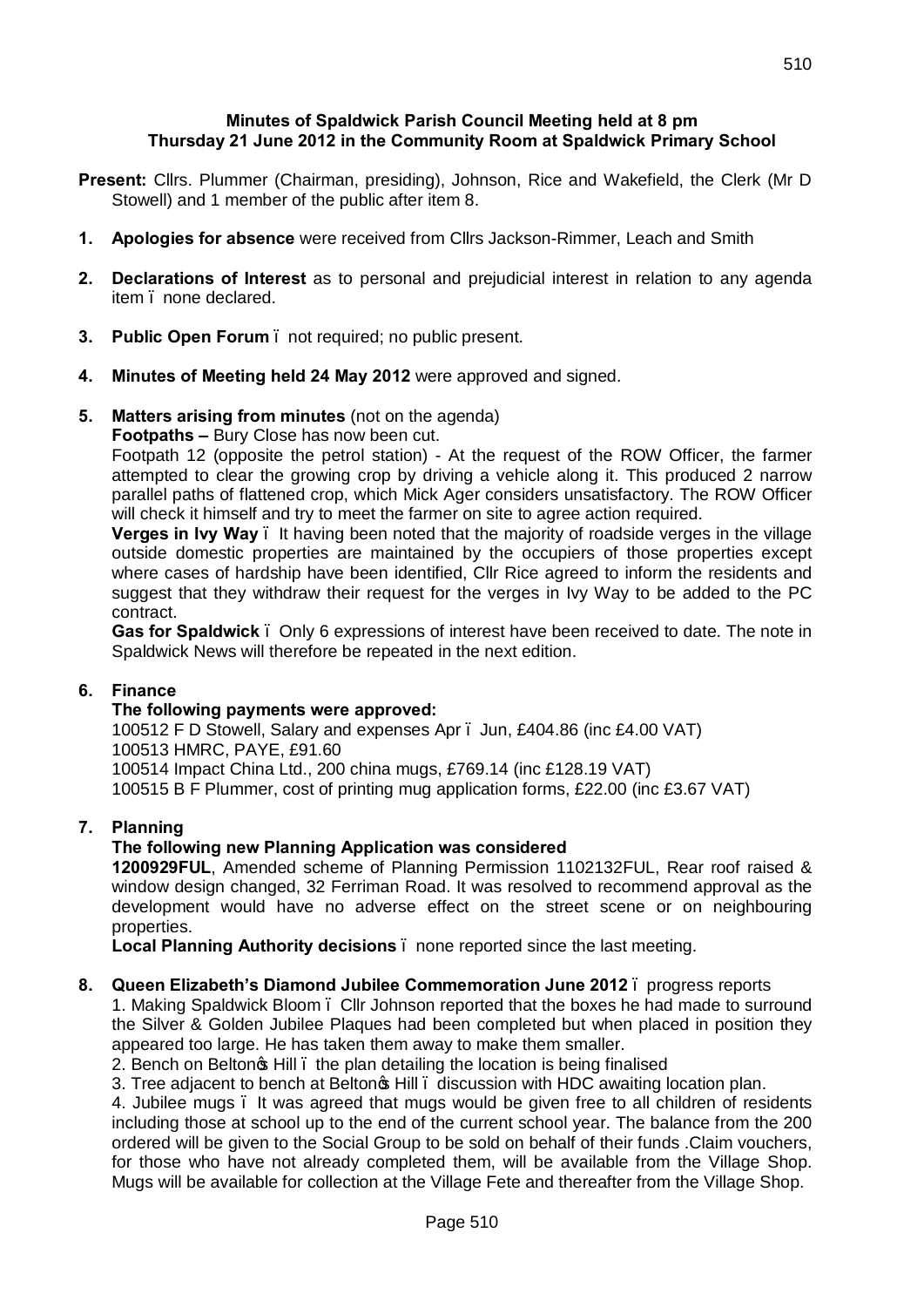5. Jubilee Street Party, June  $4<sup>th</sup>$ . it was resolved to record thanks to the Spaldwick Social Group for organising the highly successful party held on the road adjacent to The Green, which was enjoyed by around 320 villagers of all ages.

### **9. Inspection / Repair / Replacement of Assets Trees on Village Green**

A report from Bartletts Tree Experts on the 3 horse chestnut trees was received. This said that all 3 trees show signs of Phytothorora Bleeding canker from previous years but no evidence of infection this year. However it can be assumed that it will continue in the future due to the nature of the trees. It was also noted that all three trees suffered from Leaf Minor infestation during the summer. Tree T3 (near the Village Sign) has a large cavity in one of the main scaffold limbs which is a potential safety issue and all three are exhibiting die back in the canopies from root compaction round the root collars.

The report recommends improving the health of the trees by excavating the soil to expose the root collars; a systemic ground injection of phosphate and fertiliser amendment to control the Bleeding Canker; and a full canopy spray to control the Leaf Minor infestation. In addition it recommends a 10% crown thin to reduce the canopy weight and reduction of the scaffold limb with the cavity to prevent failure.

The cost of the work proposed would be £1600.

Following discussion it was decided to ask Bartletts to respond to the unanswered question what treatments, if any, do you anticipate being required annually?q and to seek additional quotations from other tree expert companies.

## **Trees / shrubs, Ferriman Road public open space**

A report from Bartletts Tree Experts regarding the complaint received from the owner of 40 Ferriman Road regarding damage to fence and suckers from a tree in the Public Open Space recommends felling the Sumach to ground level and treating the stumps with chemicals to prevent re-growth, at a cost of £310.00.

The proposal also included an option to reduce the crown height of the mixed species hedge group at the Public Open Space side of the fence by 2-3 metres to reduce over shadowing of the adjacent house gardens at a cost of £610.00. (If the works were undertaken together the cost would be reduced).

Following discussion it was agreed to defer a decision to a later meeting after site inspections by councillors.

**War Memorial refurbishment** – application for funding proceeding.

**Village sign refurbishment** – Trevor Cooper has refurbished the painting. Work to preserve the wooden mounting is still to be carried out.

# **10. Code of Conduct** and **Register of Interests**

### **1. Code of Conduct**

The draft Code prepared by the Cambridgeshire group of Monitoring Officers for the 5 District Councils and Peterborough Unitary Council to meet the requirements of the Localism Act 2011 and which they recommend be adopted by Cambridgeshire Parish Councils was circulated to members with the agenda. Although the details in the document are dependent on acceptance by the principal councils, two of which had meetings of their Standards Committees this week for this purpose, the Clerk suggested that Council could resolve now to adopt this Code when finalised with effect from 1 July 2012, the date when the Statutory Instrument defining the current code is revoked, and when the 6 Principal Councils aim to adopt the new Code.

Council considered the Clerkos suggestion but resolved to defer adoption of a new Code until the next meeting.

### **2. Register of Interests**

Council noted the following explanation given by the Clerk:

The Localism Act 2011 s.30 requires newly elected and co-opted members to notify the District Council Monitoring Officer of any disclosable pecuniary interest within 28 days of